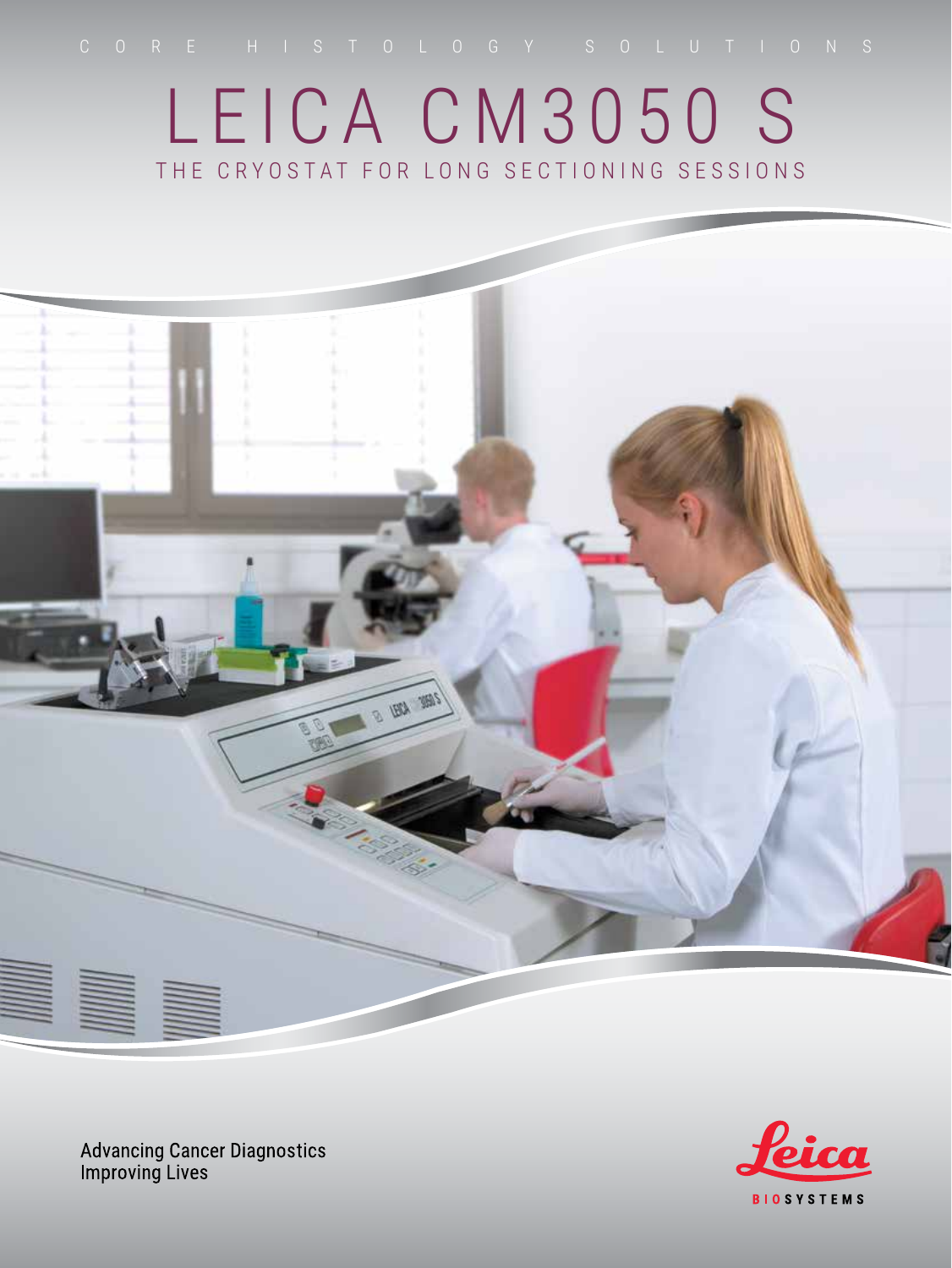# Consistent and Reproducible Sections – All Day Long

Processing multiple specimens and performing serial sections comes with its own challenges. Permanent attention to detail and many hours in front of the cryostat can be exhausting for the user. Yet, the high number of sections need to be produced without compromising consistency and reproducibility. The Leica CM3050 S cryostat is designed to help with exactly these time-consuming jobs.



#### Ergonomics – Sitting Comfortably

The low working height of the CM3050 S cryostat and available knee space mean that the user can find a comfortable and stable sitting position with both feet on the ground. This is a prerequisite for day-long worksessions.



#### Ergonomics and Safety – Handwheel

The microtome is off-center to the right, making the handwheel easily accessible for manual section. During motorized operation, the handwheel handle can be centered to spin in place, thus helping to avoid getting caught when the wheel turns.



Ergonomics – Height Adjustment

The optional electrohydraulic height adjustment lifts the cryostat up, providing users a choice of more kneespace or even working in a standing position.



The optional CryoJane Tape-Transfer System helps to create thin frozen sections. Sections are wrinkle-free, uncompressed, and intact when bonded to the microscope slide, delivering a morphology that is similar to paraffin sections. CryoJane is suitable for sectioning a large variety of tissues, including difficult samples such as fatty breast tissue and undecalcified bone.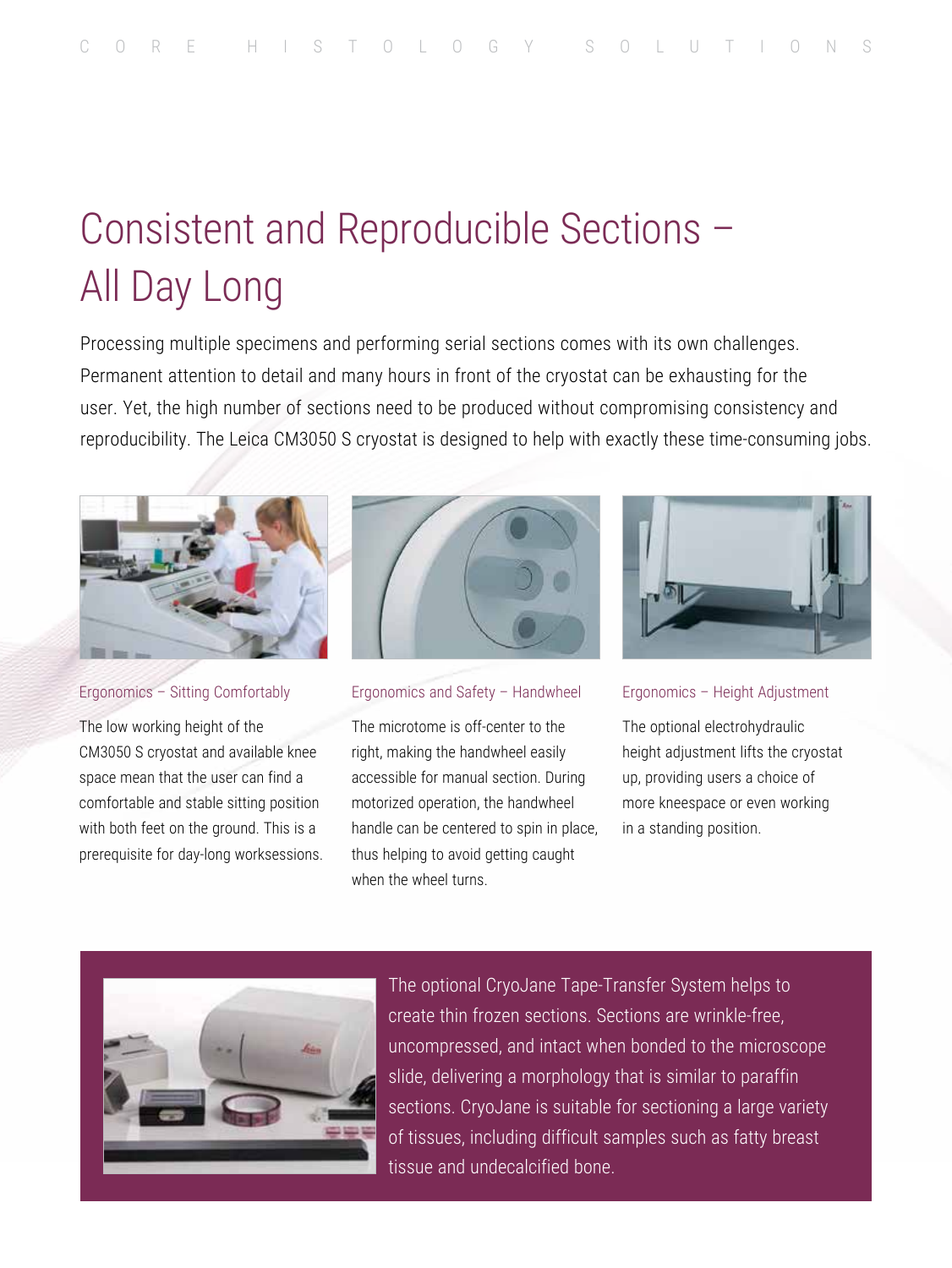

#### Efficiency – Organized Workspace

Freezing stage and tool tray in a large cryochamber, as well as an easily accessible storage area on top of the cryostat help the user staying organized. With critical items at hand, the user can focus on sectioning.

## Efficiency – Automatic Section Counting

Section thickness totalizer and counter help keeping track when working through large samples. With the reverse section counter, a preselected number of sections can be carried out in both sectioning and trimming mode.

### Quality – Precision Sectioning

Accurate specimen orientation and feed are crucial, especially for large samples. The precise specimen orientation system with zero position provides for x/y adjustment of up to 8°. The specimen feed system with 25mm horizontal feed allows for reproducible thin sections.

#### Quality – Motorized Sectioning

The sectioning motor can be operated by foot-pedal so that the user has both hands free when sectioning. The blade holder CE provides a flat area for section processing and can be laterally moved, allowing the use of the entire blade length.

### Reproducibility – Object Head Cooling

An independent refrigeration system for the object head ensures efficient and reproducible specimen temperature control to adjust for difficult samples such as brain or fatty tissue.

#### Reproducibility – Chamber Cooling

Efficient insulating materials and a dedicated cooling system support stable cryochamber temperatures, even when producing serial sections all day long.